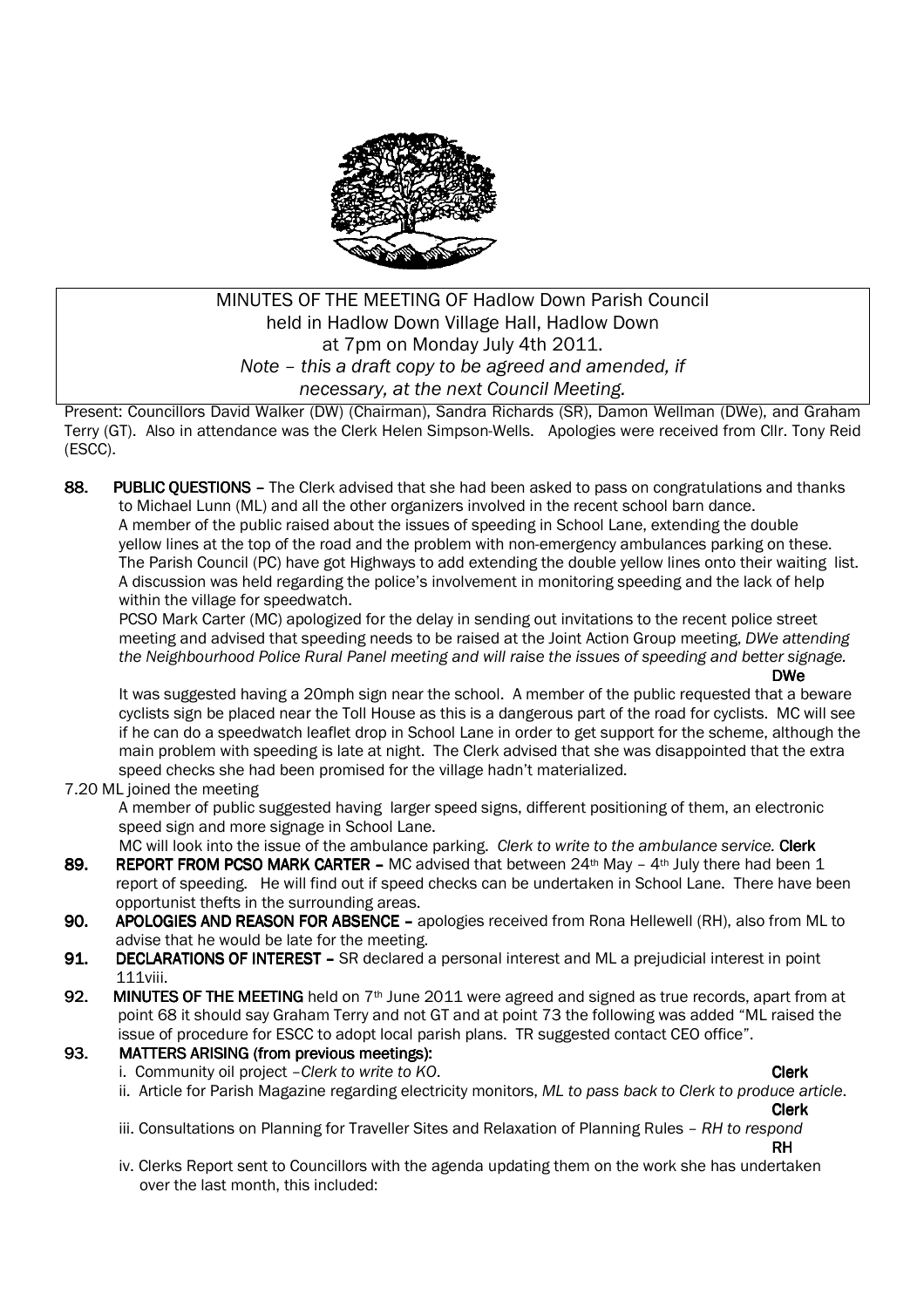- a. Damaged drain outside Hastingford House, ironwork to be replaced. It was raised that the road surface around the drain keeps sinking, *Clerk to contact Highways.* **Clerk Clerk**
- b. Highways have responded to request to replace kerbing east of Wheelers Lane, unable to do at present, they will request that the site be considered for next year.

### 94. PLANNING MATTERS:

- i. Correspondence received from WDC regarding the approval of application WD/2010/1898/FE – Extension of time of WD/2008/1394/RM – reserved matters – two link attached houses – The Old Store, Main Road – DW updated on WDC's response.
- 95. REPORTS FROM CLLR. TONY REID, ESCC & CLLRS. KEN OGDEN and NORMAN BUCK WDC none received in their absence
- 96. BANK RECONCILIATION: for 24<sup>th</sup> June 2011 agreed and signed.

## 97. OTHER FINANCE MATTERS –

- i Oak tree at the Playing Field DW advised that he has visited the site and feels that all of the tree should now be taken out. Agreed by all. *DW to speak to contractor regarding the price.* DW
- 98. ACCOUNTS FOR PAYMENT: The following were agreed by all and cheques signed:
	- i. Helen Simpson-Wells. Salary £919.17 includes £27.90 for mileage, £128.63 training, £106.26 extra hours and £4.35 expenses, £620 already paid by standing order, therefore cheque raised for £299.17. On the agenda the incorrect figure of £919.17 was quoted for the cheque.
	- ii. St Mark's School £15.00 for hire of hall for Annual Meeting. To be paid under power given in Local Government Act 1972 s.134.
	- iii. J. L. Roberts £112.10 internal auditor
	- iv. Viking Direct £154.66 stationery
	- v. HM Revenue and Customs £410.86
- 99. NEW COMMUNITY HALL GT updated the PC on the recent meeting of the committee. They have received a price for part of the land north of the Village Hall. They are planning a pre-application meeting with WDC planners and Highways and will be approaching the PC to pay the fee, it was suggested that Cllr. Ken Ogden (WDC) be approached, *GT to contact him.* GT

 A survey will be sent to villagers, it was questioned why villagers will no longer be asked what site they would like for the centre. Richard Boswell will be producing a plan for a hall on the present site and will be presenting this to WDC along with the plan he produced for the playing field site. The Clerk updated the PC on an email she has received from the Chair of the committee in which she advises that villagers will be asked where they would like the centre to be, *Clerk to write to Chair to seek* 

 *clarity and to also invite her to the meeting on 18th July when the payment of the pre-application fee will be discussed by the PC.* Clerk **Clerk** *Clerk* **<b>Clerk Clerk Clerk** 

- 100. WEBSITE everyone agreed that they were now happy with the way the website is being run. *New Councillors to send me a profile that I can put on the website, other Councillors to check whether theirs need updating.*
- 101. COUNCILLOR'S EXPENSES AND ALLOWANCES GT and SR asked to claim a lesser allowance of £50 per annum. The PC agreed to pay travel and subsistence allowances under Regulation 26 of the Local Authorities (Members Allowances) Regulations 2003 at the maximum non-taxable rate permitted by HMRC. For mileage this is 45p per mile.
- 102. QUALITY COUNCIL a discussion was held on the requirements to achieve Quality Council status and on the work involved. *Clerk to give everyone a copy of the application sheets.* Clerk c/f to August meeting, *Clerk to also confirm the amount of time that is required to complete all the work involved.* Clerk
- 103. NEW INN  $-$  a Councillor was asked to raise this as an agenda item as a number of people have been asking about the work at the New Inn and when it will be re-opening. There is a strong community desire to support the pub. *DW* to liaise with the owner.
- 104. REPORTED CLOSURE OF FOOTPATH/BRIDLEWAY IN BRICK KILN LANE the Clerk confirmed that she has spoken to the Rights of Way Team at ESCC and there is no record of a public rights of way for at least 150 years..
- 
- 105. RISK ASSESSMENTS *GT will undertake the quarterly risk assessments*. GT GT **106.** POLICE STREET MEETING this item was also discussed in public questions. Correspondence https:// POLICE STREET MEETING - this item was also discussed in public questions. Correspondence had been received from a member of the public and the police casualty reduction officer following the street meeting. It was felt that Highways would not agree with moving the derestricted sign to the other side of Five Chimneys Lane. With regard to the point relating to engagement between the school and parents over parking, as the school was copied in on the correspondence it would be their decision as to whether to take action on this.